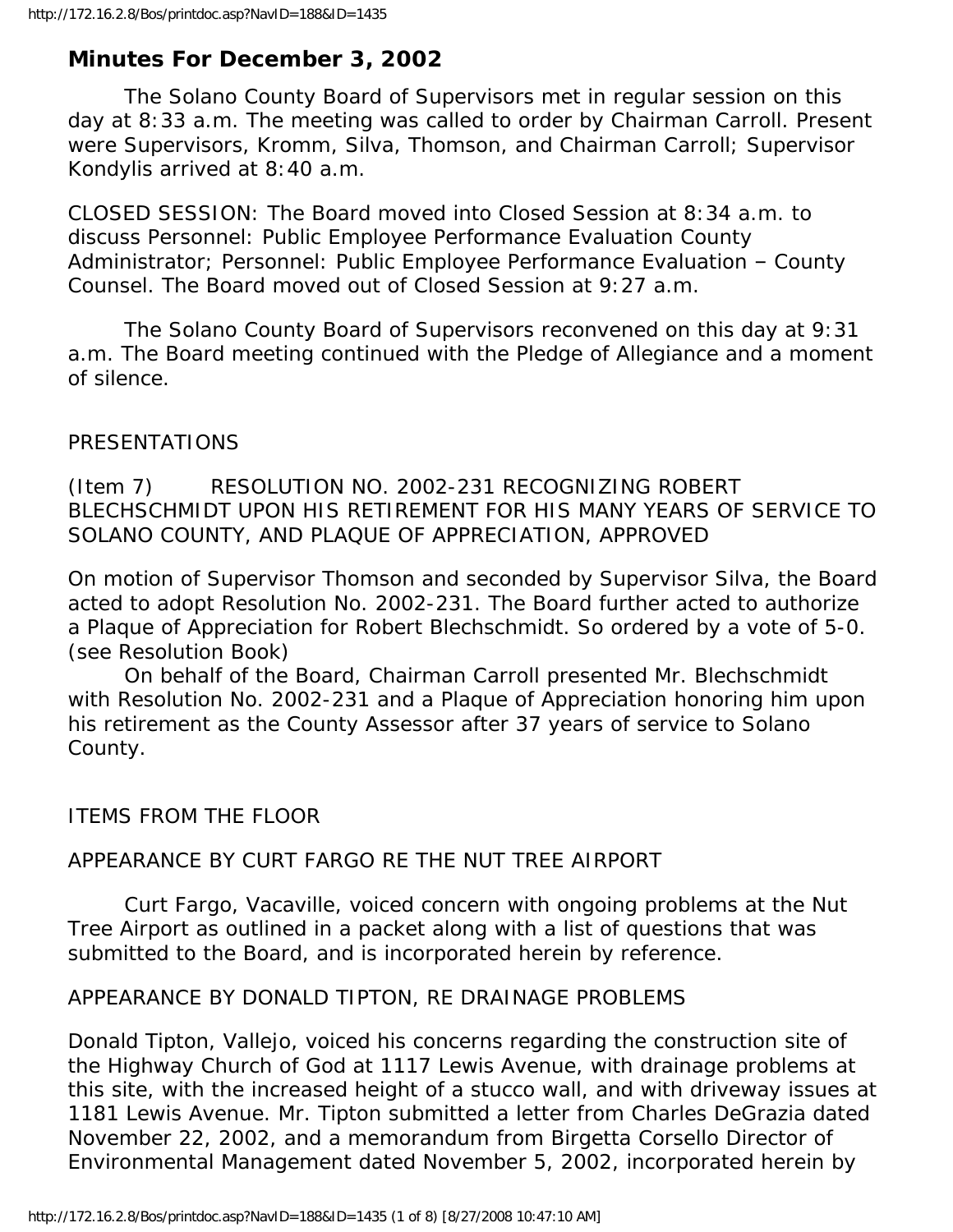reference, regarding drainage.

APPROVAL OF AGENDA

(Item 10A) On motion of Supervisor Kromm and seconded by Supervisor Silva, the Board acted to move Item 25A through 25F Appointments and Resignations to Item 10A. So ordered by a vote of 5-0.

(Item 25A) JUDITH BORING (SURRAT) APPOINTED TO THE MATERNAL, CHILD AND ADOLESCENT HEALTH (MCAH) ADVISORY BOARD

 On motion of Chairman Carroll and seconded by Supervisor Silva, the Board acted to appoint Judith Boring (Surrat) to the Maternal, Child and Adolescent Health (MCAH) Advisory Board. So ordered by a vote of 5-0.

(Item 25B) JEANNIE VILLARREAL REAPPOINTED AND DIANA MAY BOGARD APPOINTED TO THE ALCOHOL AND DRUG ADVISORY BOARD

## REMOVAL OF JOHN RAMOS FROM THE ALCOHOL AND DRUG ADVISORY BOARD

 On motion of Chairman Carroll and seconded by Supervisor Silva, the Board acted to reappoint Jeannie Villarreal, and to appoint Diana May Bogard to the Alcohol and Drug Advisory Board. The Board further acted to remove John Ramos from the Alcohol and Drug Advisory Board. So ordered by a vote of 5-0.

(Item 25C) BRIDGET KENNEDY APPOINTED TO THE CHILD ABUSE PREVENTION COUNCIL

 On motion of Chairman Carroll and seconded by Supervisor Silva, the Board acted to appoint Bridget Kennedy to the Child Abuse Prevention Council. So ordered by a vote of 5-0.

(Item 25D) APPLICATIONS FOR MEMBERSHIP OF LISETTE ESTRELLA-HENDERSON AND CATHERINE ALEXANDER TO THE CHILDREN'S NETWORK COUNCIL, APPROVED

 On motion of Chairman Carroll and seconded by Supervisor Silva, the Board acted to approve the applications for membership of Lisette Estrella-Henderson and Catherine Alexander to the Children's Network Council. So ordered by a vote of 5-0.

(Item 25E) JAMES SPERING REAPPOINTED AS THE CITY REPRESENTATIVE TO THE METROPOLITAN TRANSPORTATION COMMISSION

 On motion of Chairman Carroll and seconded by Supervisor Silva, the Board acted to approve the reappointment of James Spering as the city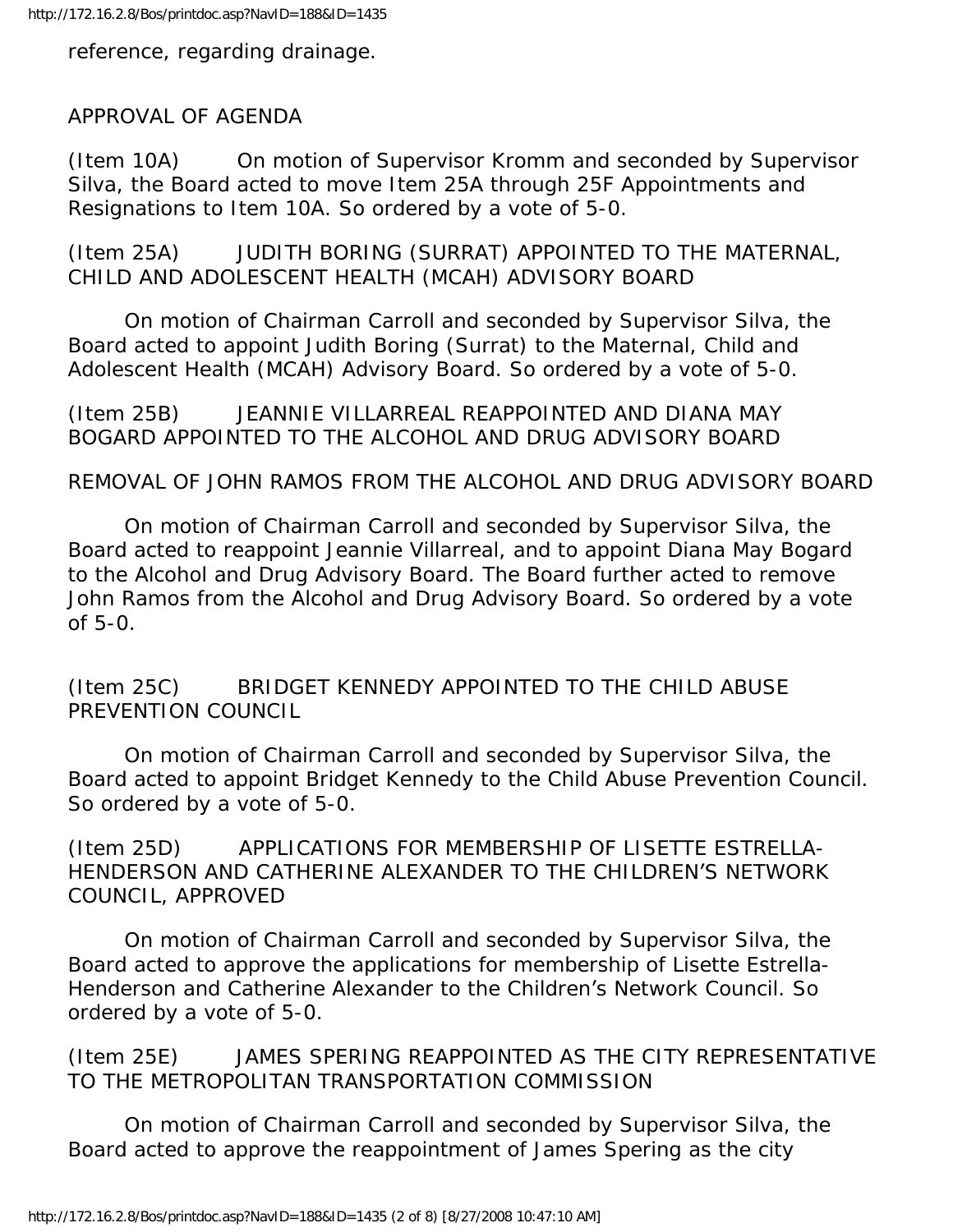representative to the Metropolitan Transportation Commission. So ordered by a vote of 5-0.

(Item 25F) GARY ZADNIK APPOINTED AS THE VACAVILLE REPRESENTATIVE TO THE AIRPORT LAND USE COMMISSION AND THE SOLANO COUNTY AVIATION ADVISORY BOARD

 On motion of Chairman Carroll and seconded by Supervisor Silva, the Board acted to appoint Gary Zadnik as the Vacaville representative to the Airport Land Use Commission and the Solano County Aviation Advisory Board. So ordered by a vote of 5-0.

## APPROVAL OF AGENDA

(Item 10B) On motion of Supervisor Kondylis and seconded by Supervisor Thomson, the Board acted to approve the submitted Agenda, incorporated herein by reference, with the following modifications:

 (Item 16) Receive and approve the certification and results of the Consolidated General Election held November 5, 2002, removed from the Consent Calendar.

So ordered by a vote of 5-0.

## CONSENT CALENDAR

On motion of Supervisor Kondylis and seconded by Supervisor Kromm, the Board acted to approve the following Consent Calendar items by a vote of 5-0.

(Item 12) MINUTES OF THE BOARD OF SUPERVISORS MEETING OF NOVEMBER 5, 2002, as outlined in the Agenda Submittal from the Clerk of the Board dated December 3, 2002, incorporated herein by reference, approved.

(Item 13A) RESOLUTION NO. 2002-232 HONORING DAVID A. FLEMING UPON HIS RETIREMENT AS MAYOR OF VACAVILLE, adopted. (see Resolution Book)

(Item 13B) PROCLAMATION HONORING MARGARET (TEDDIE) BIDOU UPON HER RETIREMENT AS EXECUTIVE SECRETARY TO THE CITY MANAGER OF BENICIA, CALIFORNIA, approved.

(Item 14) FY 2001/2002 ANNUAL DISCLOSURE AND REVIEW OF THE PUBLIC FACILITIES FEES, as outlined in the Agenda Submittal from the County Administrator dated December 3, 2002, incorporated herein by reference, accepted.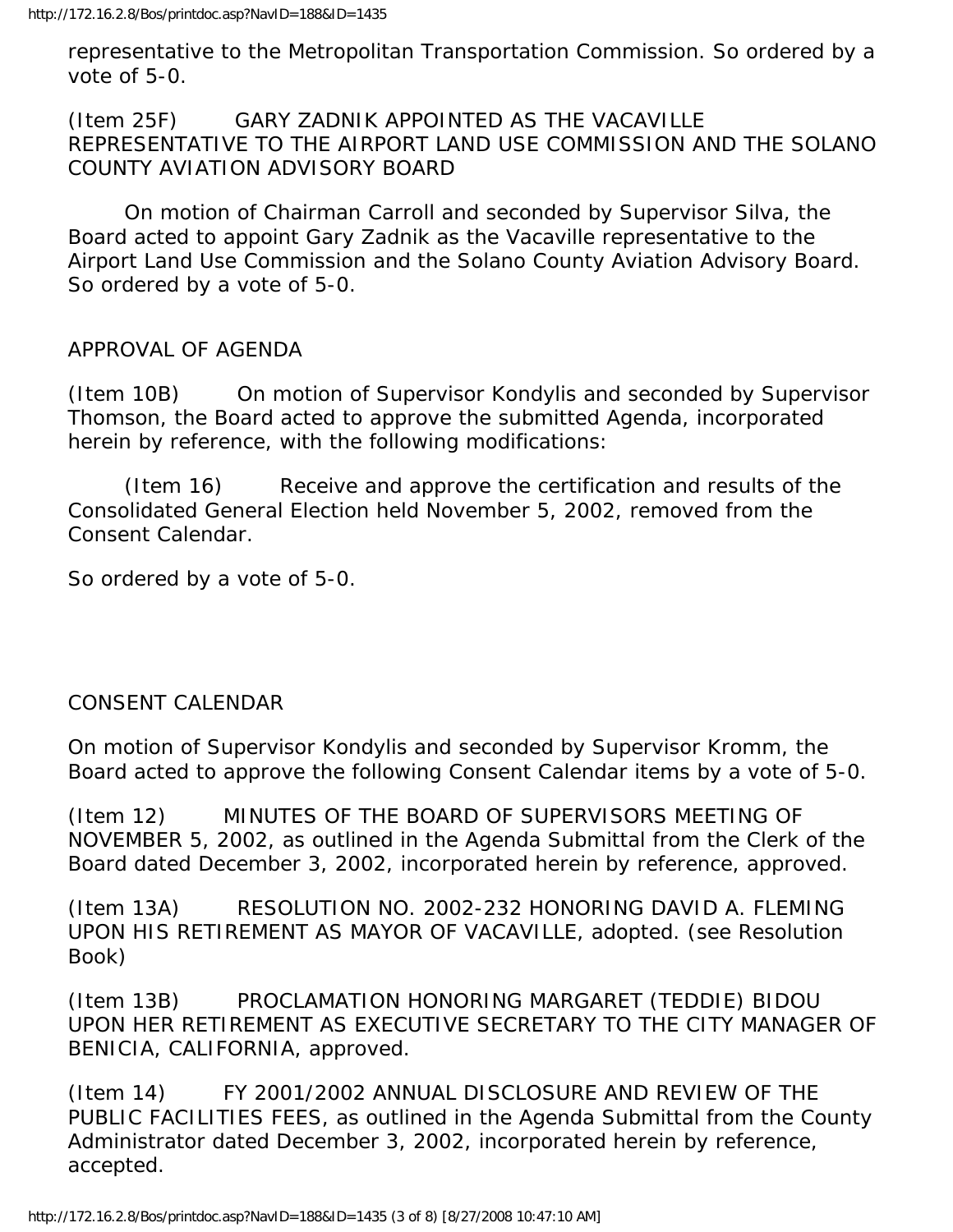(Item 15A) RESOLUTION NO. 2002-233 ADOPTING A RECORD RETENTION POLICY FOR PERSONNEL RECORDS FOR ALL SOLANO COUNTY DEPARTMENTS NOT GOVERNED BY OTHER POLICIES OR RESOLUTIONS adopted. (see Resolution Book)

(Item 15B) ORDINANCE NO. 1624 AMENDING CERTAIN SECTIONS OF THE SOLANO COUNTY CODE RELATING TO FEES PAYABLE TO THE DEPARTMENT OF GENERAL SERVICES, DIVISION ANIMAL CARE AND CONTROL, adopted. (see Ordinance Book)

(Item 17) RESOLUTION NO. 2002-234 AUTHORIZING THE ISSUANCE AND SALE OF BONDS OF THE VALLEJO CITY UNIFIED SCHOOL DISTRICT, PRESCRIBING THE TERMS OF SALE OF NOT TO EXCEED \$30,000,000 OF SAID BONDS, APPROVING FORMS OF AND AUTHORIZING DISTRIBUTION OF OFFICIAL NOTICE OF SALE AND NOTICE OF INTENTION TO SELL BONDS, DELEGATING TO THE COUNTY TREASURER-TAX COLLECTOR-COUNTY CLERK AUTHORIZATION TO AWARD BID FOR SAID BONDS, AND AUTHORIZING EXECUTION OF NECESSARY CERTIFICATES, adopted. (see Resolution Book)

(Item 18) AGREEMENT WITH DAVID E. ROOT TO PROVIDE CHAPLAIN SERVICES, as outlined in the Agenda Submittal from Sheriff's Office dated December 3, 2002, incorporated herein by reference, approved and Chairman authorized to sign said contract on behalf of Solano County.

Rural North Vacaville Water District (Item 19 A & B) RURAL NORTH VACAVILLE WATER DISTRICT

 Minutes regarding this matter are contained in the Rural North Vacaville Water District Minutes Book.

## **ORDERS**

(Item 16) CERTIFICATION AND RESULTS OF THE CONSOLIDATED GENERAL ELECTION HELD NOVEMBER 5, 2002, APPROVED

The Board was provided with an Agenda Submittal from the Registrar of Voters dated December 3, 2002, incorporated herein by reference, containing the Certification and Results of the Consolidated General Election of November 5, 2002.

Donald Tipton, Vallejo, voiced concern with public participation, and would like to see the option of "No" on each item on the ballot.

On motion of Supervisor Silva and seconded by Supervisor Kromm, the Board acted to approve the Certification and Results of the November 5, 2002 Consolidated General Election. So ordered by a vote of 5-0.

(Item 21) ORDINANCE TO BE DEVELOPED TO PROTECT CONSUMERS RE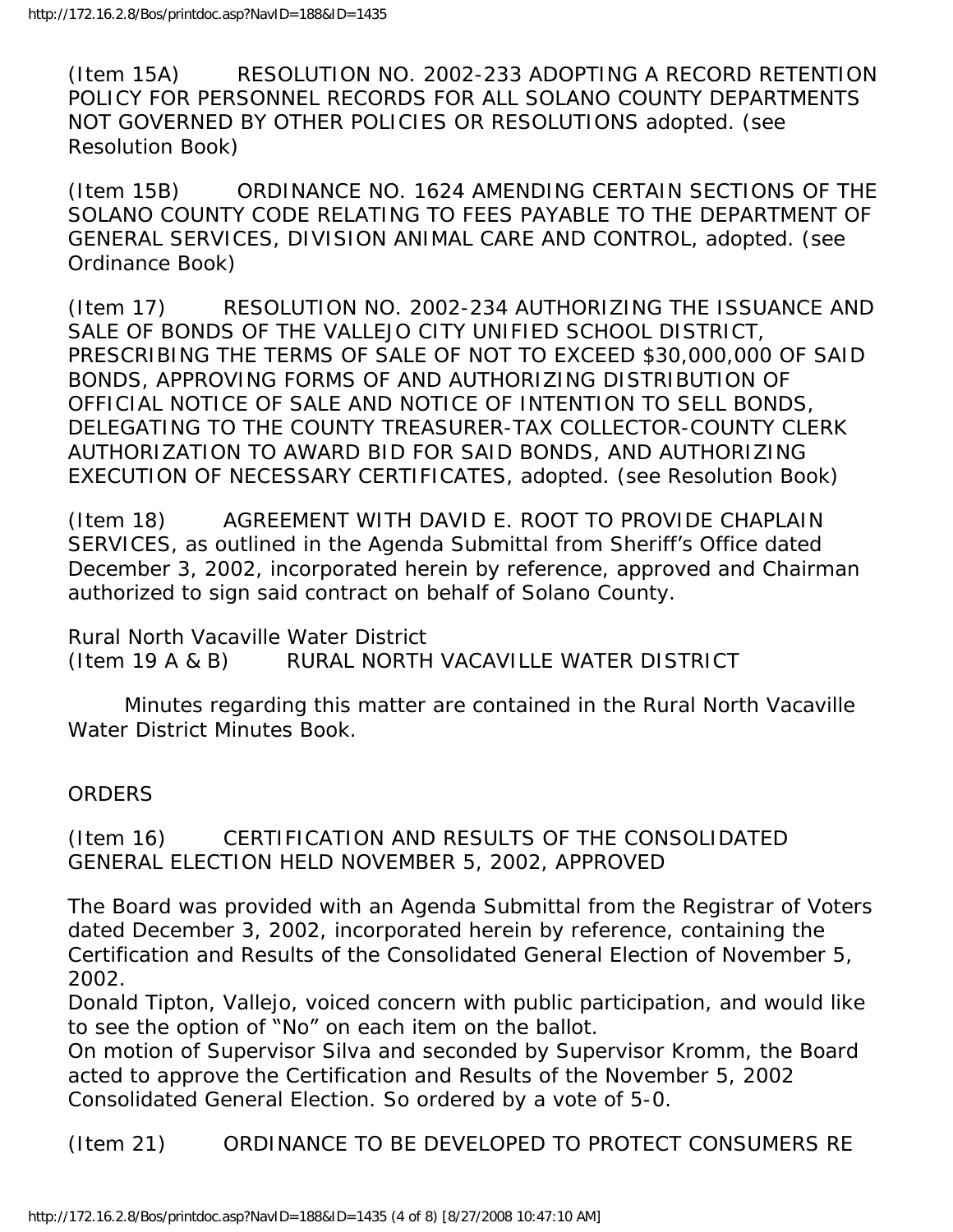#### SELLING AND SHARING OF CONSUMER'S PERSONAL FINANCIAL INFORMATION

 Kathy Gibson, County Administrator's Office, reviewed the information contained in the Agenda Submittal from her department dated December 3, 2002, incorporated herein by reference, regarding the protection for consumers from the unwanted selling and sharing of consumer's personal financial information.

 There was a brief discussion in support of this matter, and statewide efforts to implement legislation.

 On motion of Supervisor Silva and seconded by Supervisor Kondylis, the Board acted to direct that an ordinance to be brought back in support of the consumer protections, and is modeled after the San Mateo County Ordinance. So ordered by a vote of 5-0.

## (Item 22) AUDIT REPORT OF SOLANO COUNTY CHILDREN & FAMILIES COMMISSION, RECEIVED

 Tess Lapira, Auditor-Controller's Office, reviewed the information contained in the Agenda Submittal from her department dated December 3, 2002 incorporated herein by reference, regarding the audit of the Children and Families Commission of Solano County.

 Donald Tipton, Vallejo, voiced concern regarding credibility, grant follow up, and feels the commissioners need more experience.

 Supervisor Kromm voiced concern with the lack of compliance and grant monitoring, the high rate administrative costs, with the work being done by staff and the possible need to restructure the commission.

 Supervisor Kondylis noted the Board of Supervisors' fiduciary and appointing authority responsibilities for the commission, discussed the management problems with the commission staff, the need for additional staff, that a management audit of the staff is to be done, administrative costs, and corrective steps being taken by the commission. Supervisor Kondylis discussed the extensive follow up needed for contract evaluations and monitoring, and other program monitoring.

 On motion of Supervisor Kondylis and seconded by Supervisor Kromm, the Board acted to accept the audit report, to require the Children and Families Commission take corrective action to address the reportable conditions, and that a follow up audit be done. So ordered by a vote of 5-0.

## (Item 23) FORMATION OF COUNTY-WIDE COUNTY SERVICE AREA AND DISSOLUTION OF EXISTING STREET LIGHTING COUNTY SERVICE AREAS, APPROVED

Paul Wiese, Department of Transportation reviewed the information contained in the Agenda Submittal from his department dated December 3, 2002, incorporated herein by reference, regarding consolidation of the existing street lighting and lighting districts into a new County-wide County Service Area. Responding to questions posed by Supervisor Kromm regarding the taxes for lights, County Administrator Michael Johnson noted the levy of taxes when the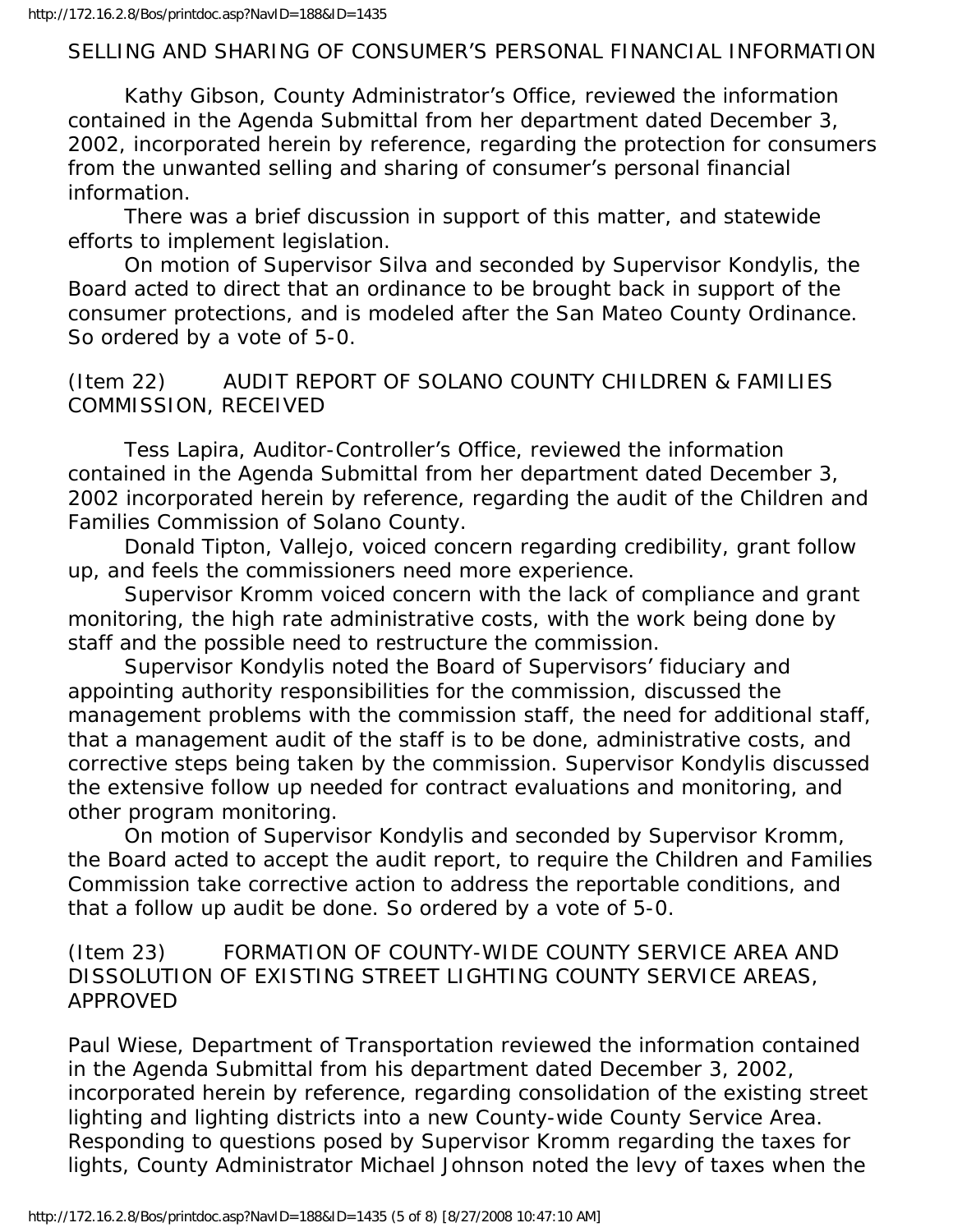districts were formed, and the changes to equal property taxes when Prop 13 was put into effect.

Donald Tipton, Vallejo, requested that all the proposed lights be installed prior to any changes in the district, and requested the remaining funds from the lighting district be used in that area for health and safety issues.

Responding to questions posed by Supervisor Kromm regarding funding for the County-wide lighting district, Mr. Johnson discussed the formation of the County-wide lighting district, the tax rate remaining at 1%, and that the tax apportionment factors will change.

Supervisor Silva noted most of the remaining funds, \$230,000 from South County, were accumulated prior to Prop 13, wants to ensure that the lights are installed and maintained in South County, and would like to know what the criteria in the future will be to place additional street lights. Supervisor Silva noted the many surveys that were done in the area for placement of additional street lights, and the cooperative work being done with the homeowners associations for placement of lights based on health and safety concerns. Mr. Johnson discussed the benefits of the formation of the one street lighting district.

Supervisor Kromm feels standards need to be developed based on the type of area based on the land development standards, and to possibly use the City of Vallejo standards for the Homeacres area.

 On motion of Supervisor Silva and seconded by Supervisor Kromm, the Board acted to approve formation of County-wide County Service Area and dissolving of the existing street lighting County Service Areas. So ordered by a vote of 5-0.

(Item 24A) MITIGATED NEGATIVE DECLARATION OF ENVIRONMENTAL IMPACT, ADOPTED

ORDINANCE NO. 1625 TO REZONE 37.5 ACRES LOCATED AT 7221 STEIGER HILL ROAD, FROM A-20, EXCLUSIVE AGRICULTURE, TO RR 2 1/2, RURAL RESIDENTIAL, ADOPTED

SUBDIVISION APPLICATION S-00-01, SUBDIVIDING PROPERTY LOCATED AT 7221 STEIGER HILL ROAD, VACAVILLE, APPROVED

 On motion of Chairman Carroll and seconded by Supervisor Silva, the Board acted to waive the reading of the ordinance. So ordered by a vote of 5-0.

 Planning Manager Michael Yankovich, Department of Environmental Management, reviewed the information contained in the Agenda Submittal from his department dated December 3, 2002, incorporated herein by reference, regarding rezoning of property owned by Clif Poole for subdivision of the property.

Chairman Carroll opened the public hearing.

Clif Poole, Vacaville, distributed an information sheet, incorporated herein by reference, on the Condition he does not agree with the road improvements to Steiger Hill Road. Mr. Poole outlined the current condition, the ordinance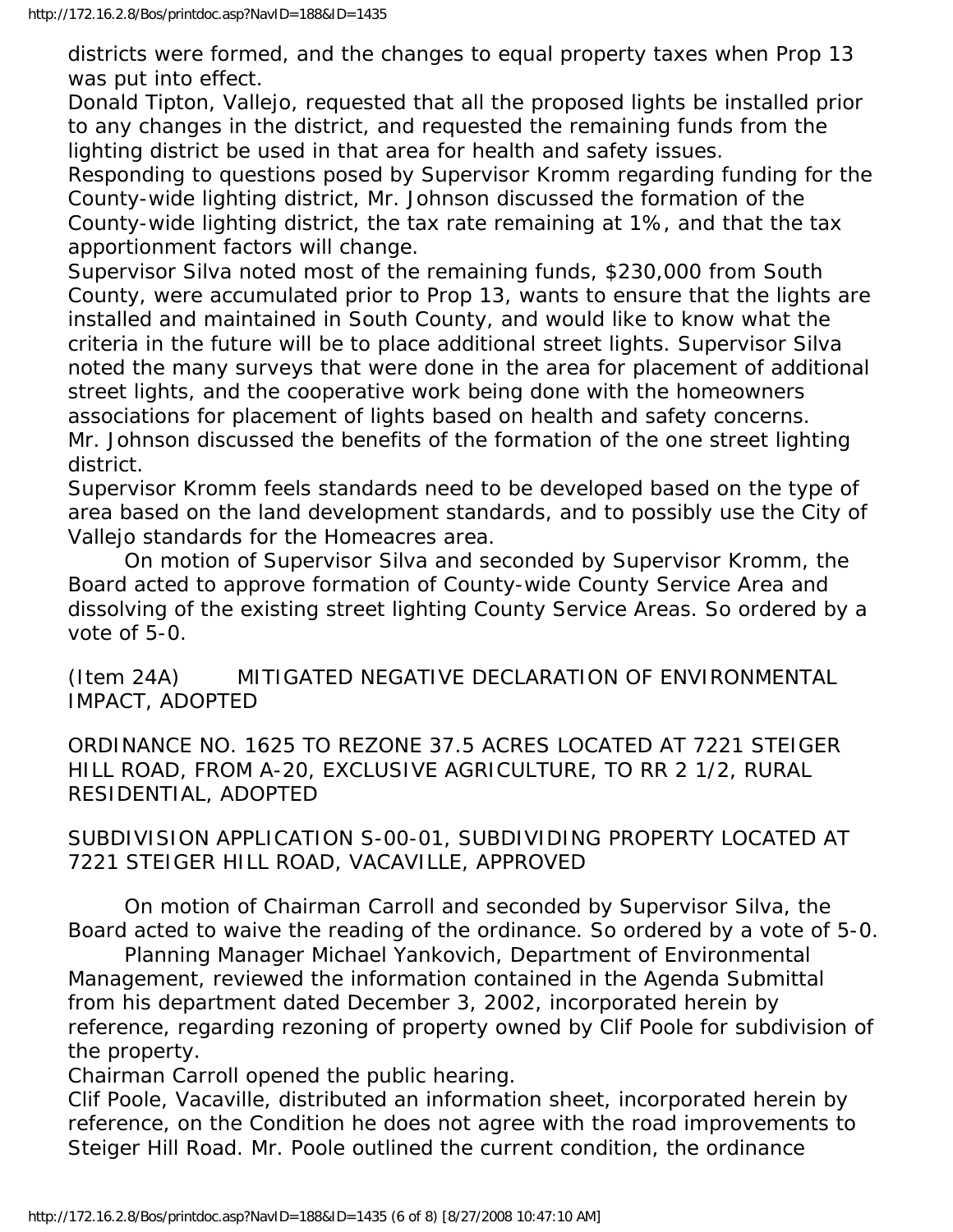requirements for development by road frontage property and feels the added costs are unfair.

There was a brief discussion regarding some type of future reimbursement to Mr. Poole for the road improvement costs, with everyone paying their fair share for the improvements, but County Counsel Dennis Bunting explained this obligation can not be imposed on people that come later, but that the cost of the road improvements could be included with subdivided parcels.

As there was no one further who wished to speak on this matter, the public hearing was closed.

Responding to questions posed by Supervisor Kromm regarding the effects of Proposition A on this development, and the agenda report not including information regarding water, Mr. Yankovich noted actions by the Planning Commission determining the area for the Rural Residential designation, determinations for seventeen potential parcels on Mr. Poole's property for water connections approved by the Board, and that with the minor flexibility of the General Plan this change was allowed without going back to the people for a vote. The report to the Planning Commission included more detail of ag versus rural residential uses and was available for review.

Mr. Poole reviewed a map of the area that outlined the current land use designations and how his property would carry over the current land use designations that are currently there, and feels a new line is not being created. Mr. Poole noted he has chosen to divide the property into fourteen sites to ensure the parcels meet the criteria for a subdivided parcel, rather than the seventeen that were previously projected. There was further review of the map and land uses in the area, and easements used for access.

Supervisor Kromm voiced concern with moving of the land use designation line. There was a brief discussion regarding lines on the General Plan, and legal parcels.

 On motion of Chairman Carroll and seconded by Supervisor Silva, the Board acted to adopt the Mitigated Negative Declaration of environmental impact, to adopt Ordinance No. 1625 to rezone 37.5 acres located at 7221 Steiger Hill Road, from A-20, Exclusive Agriculture, to RR 2 1/2, rural residential, and to approve Subdivision Application S-00-01, subdividing property located at 7221 Steiger Hill Road, Vacaville. So ordered by a vote of 4- 1; Supervisor Kromm voted no.

(Item 24B) PUBLIC HEARING TO CONSIDER AN APPEAL OF THE PLANNING COMMISSION'S DENIAL OF USE PERMIT APPLICATION NO. U-99- 21, LOCKREM, CONTINUED TO JANUARY 14, 2003 AT 2:00 P.M.

 The Board was provided with an Agenda Submittal from the Department of Environmental Management dated December 3, 2002, incorporated herein by reference, regarding considering an appeal of the decision of the Planning Commission to deny Use Permit No. U-99-21 of Louis Lockrem for the operation of a 150 dog kennel.

Supervisor Thomson noted the Lockrem's had retained a new attorney, and requested the hearing be opened, take any testimony, and continued the public